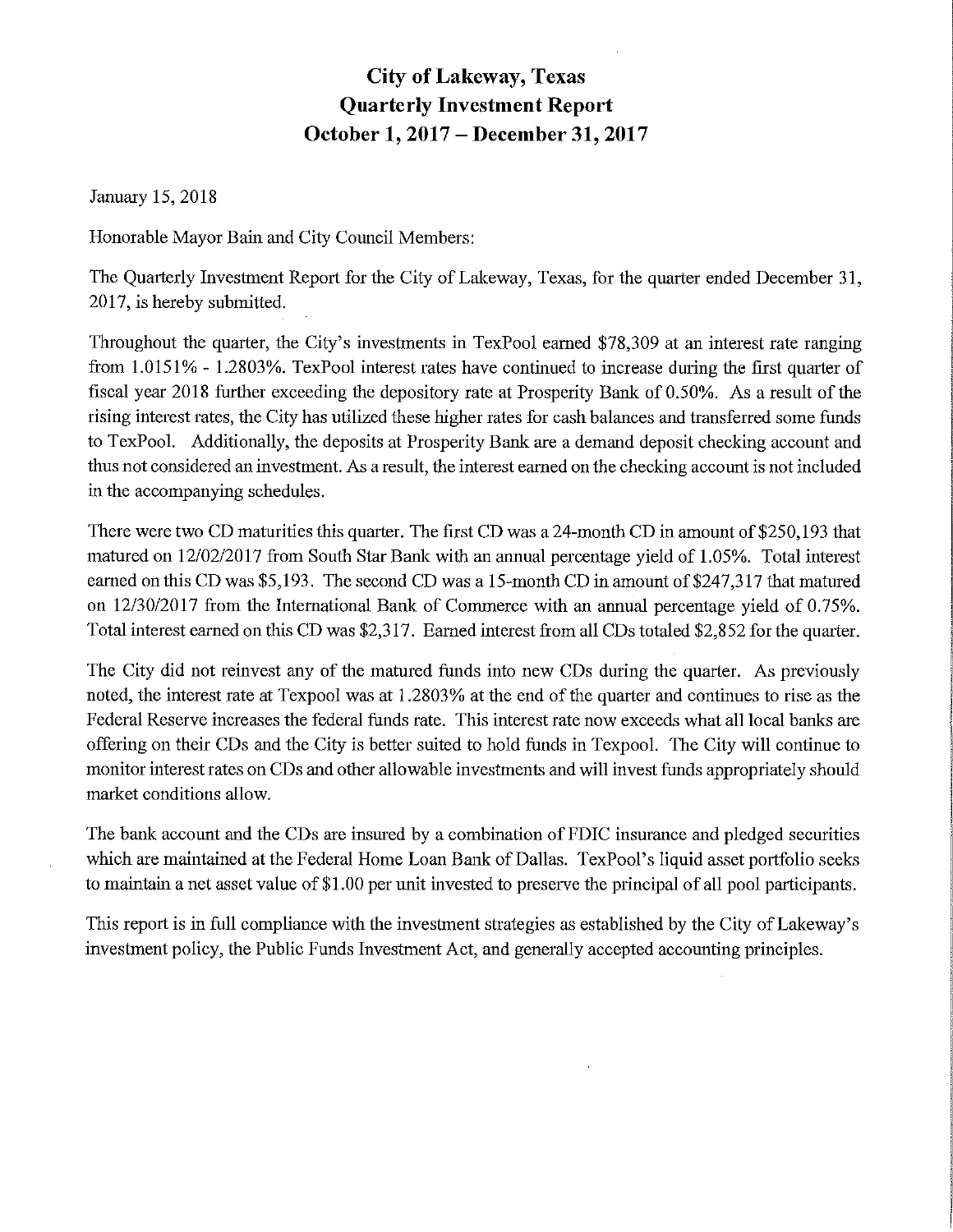**City of Lakeway, Texas Quarterly Investment Report October 1, 2017 - December 31, 2017** 

Steve Jones City Manager

Julie Oakley, CPA Assistant City Manager

 $\bar{z}$ 

n p n

Steve Swan City Treasurer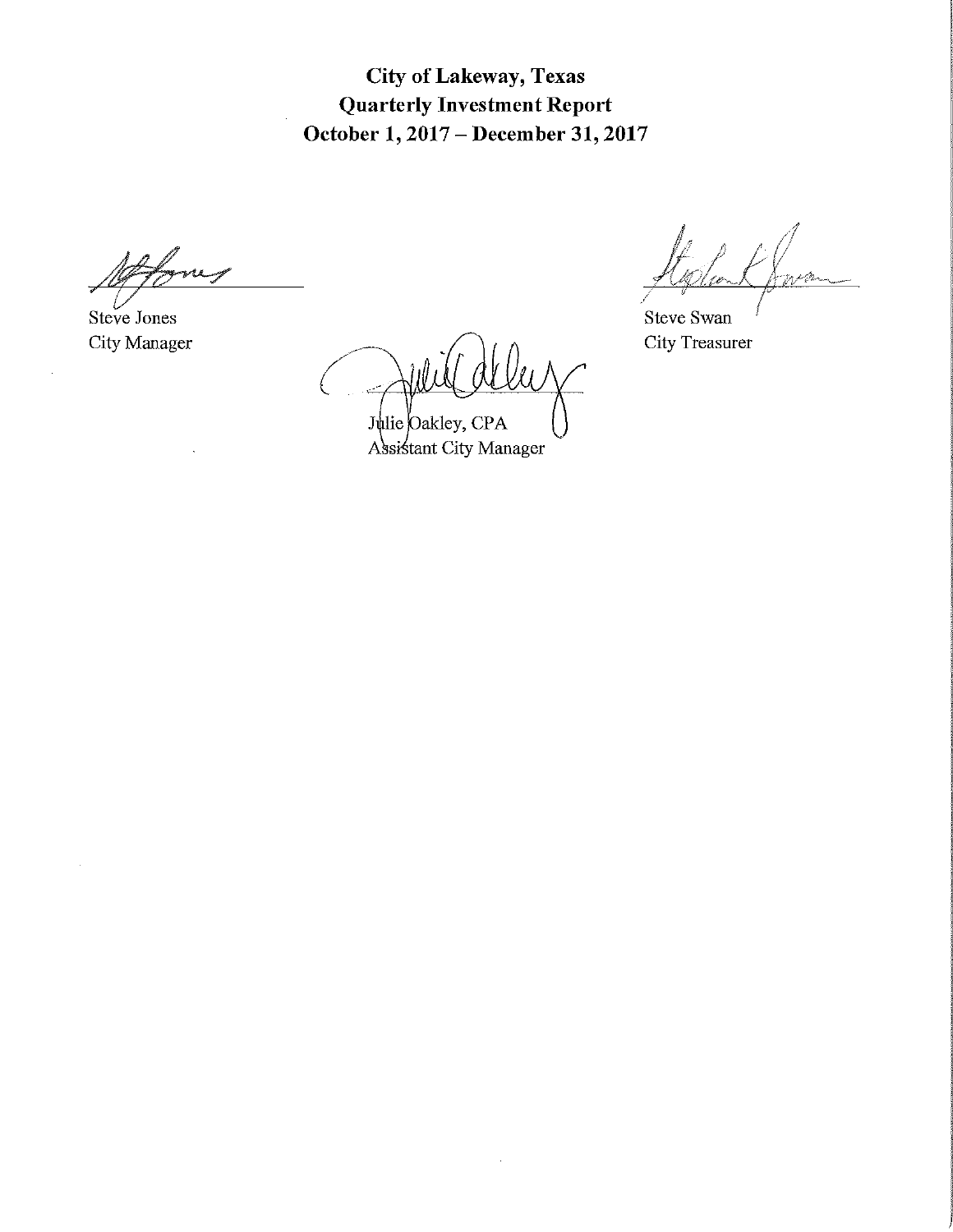#### **CITY OF LAKEWAY, TEXAS INVESTMENT PORTFOLIO SUMMARY FOR THE QUARTER ENDED DECEMBER 31, 2017**

|                                                                        | <b>VALUE BY TYPE OF INVESTMENT</b> |                       |                |  |                   | <b>INTEREST</b>   |
|------------------------------------------------------------------------|------------------------------------|-----------------------|----------------|--|-------------------|-------------------|
|                                                                        | <b>INVESTMENT</b>                  | <b>CERTIFICATE OF</b> |                |  | <b>TOTAL</b>      | <b>EARNED FOR</b> |
| <b>FUND</b>                                                            | <b>POOL</b>                        |                       | <b>DEPOSIT</b> |  | <b>INVESTMENT</b> | <b>QUARTER</b>    |
| <b>GENERAL FUND</b>                                                    | 162,020                            |                       | 493,965        |  | 655,985           | 6,726             |
| <b>DEBT FUND</b>                                                       | 220,740                            |                       |                |  | 220,740           | 264               |
| <b>SPECIAL REVENUE FUNDS</b>                                           | 4,463,074                          |                       |                |  | 4,463,074         | 11,057            |
| <b>CAPITAL PROJECTS FUND</b>                                           | 23, 104, 479                       |                       |                |  | 23,104,479        | 62,418            |
| PROPRIETARY FUND                                                       | 251,357                            |                       |                |  | 251,357           | 696               |
|                                                                        |                                    |                       |                |  |                   |                   |
| <b>TOTAL INVESTMENT PORTFOLIO AND INTEREST EARNED AS OF 12/31/2017</b> |                                    |                       |                |  | 28,695,636        | 81,161            |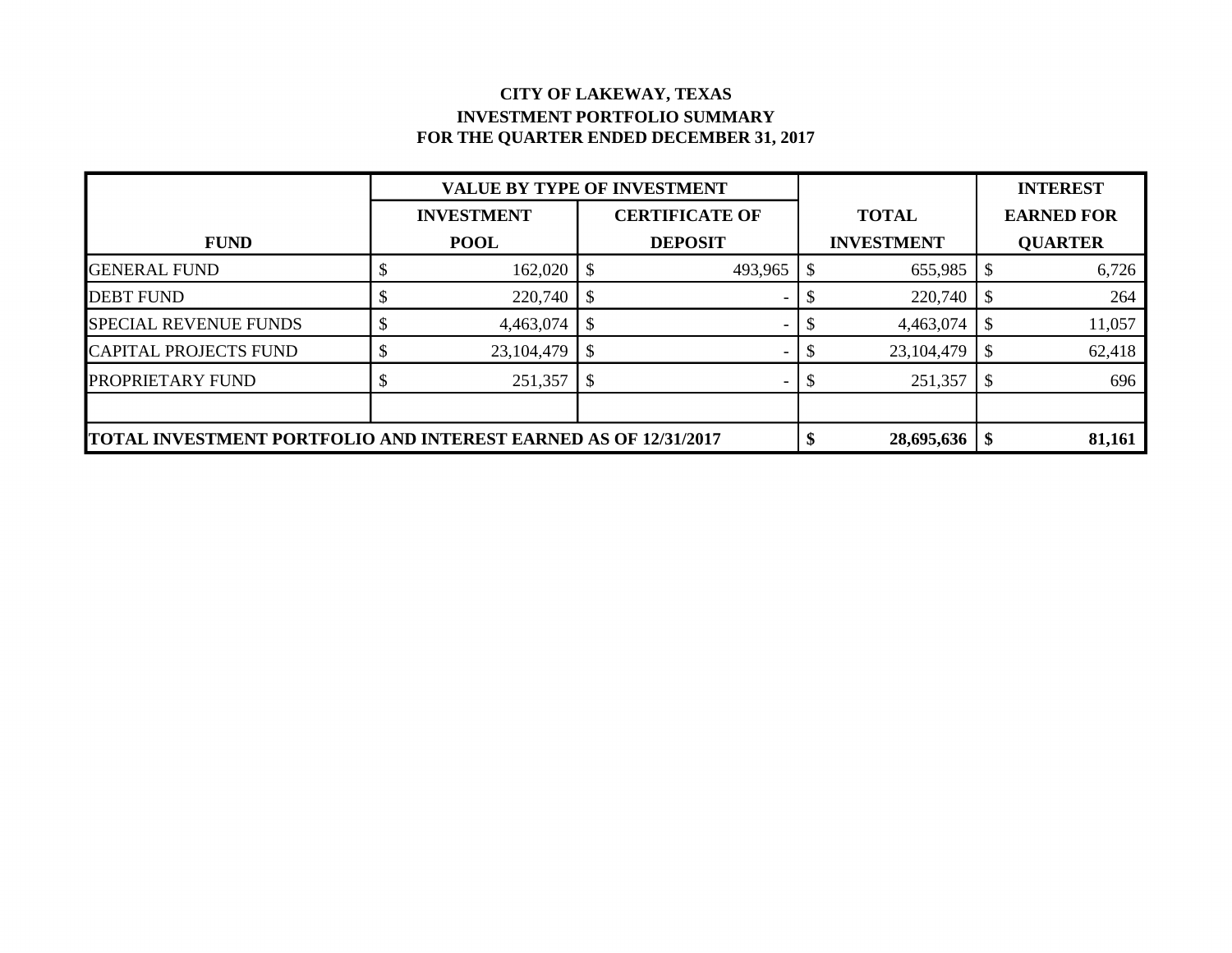#### **GENERAL FUND INVESTMENT PORTFOLIO BY TYPE OF INVESTMENT FOR THE QUARTER ENDED DECEMBER 31, 2017**

| <b>INVESTMENT POOL</b>   |                                |                  |     |                 |              |               |              |                            |               |
|--------------------------|--------------------------------|------------------|-----|-----------------|--------------|---------------|--------------|----------------------------|---------------|
| <b>NET ASSET</b><br>FACE |                                |                  |     |                 |              |               |              |                            | <b>MARKET</b> |
| <b>DATE</b>              |                                | <b>PURCHASED</b> |     | <b>REDEEMED</b> | <b>VALUE</b> |               | <b>VALUE</b> |                            | <b>VALUE</b>  |
| AS OF 9/30/2017          |                                |                  |     |                 | $1.00$ \$    |               | 2,008,146    | \$                         | 2,008,146     |
| 10/31/2017               |                                | 1,760            | - S |                 | 1.00         | <sup>\$</sup> | 2,009,906    | \$                         | 2,009,906     |
| 11/30/2017               |                                | 1,736            |     |                 | 1.00         |               | 2,011,641    |                            | 2,011,641     |
| 12/31/2017               |                                | 379              |     | 1,850,000       | $1.00$ \$    |               | 162,020      | $\boldsymbol{\mathsf{\$}}$ | 162,020       |
|                          |                                |                  |     |                 |              |               |              |                            |               |
|                          | TOTAL TEXPOOL AS OF 12/31/2017 |                  |     |                 |              |               |              | ¢<br>D                     | 162,020       |

| <b>CERTIFICATES OF DEPOSIT</b>                        |             |                 |              |              |               |              |  |  |
|-------------------------------------------------------|-------------|-----------------|--------------|--------------|---------------|--------------|--|--|
| <b>PURCHASE</b>                                       |             | <b>MATURITY</b> | FACE         |              | <b>MARKET</b> |              |  |  |
| <b>DATE</b>                                           | <b>TERM</b> | <b>DATE</b>     | <b>YIELD</b> | <b>VALUE</b> |               | <b>VALUE</b> |  |  |
| 07/28/2017                                            | 12 MO       | 07/28/2018      | 1.50%   \$   | 245,000      |               | 246,574      |  |  |
| 03/15/2017                                            | 11 MO       | 02/16/2018      | 1.30%   \$   | 245,000      |               | 247,392      |  |  |
|                                                       |             |                 |              |              |               |              |  |  |
| <b>TOTAL CERTIFICATES OF DEPOSIT AS OF 12/31/2017</b> |             |                 |              |              | ٠в            | 493,965      |  |  |

| <b>TOTAL GENERAL FUND INVESTMENT PORTFOLIO AS OF 12/31/2017</b> | 655,985 |
|-----------------------------------------------------------------|---------|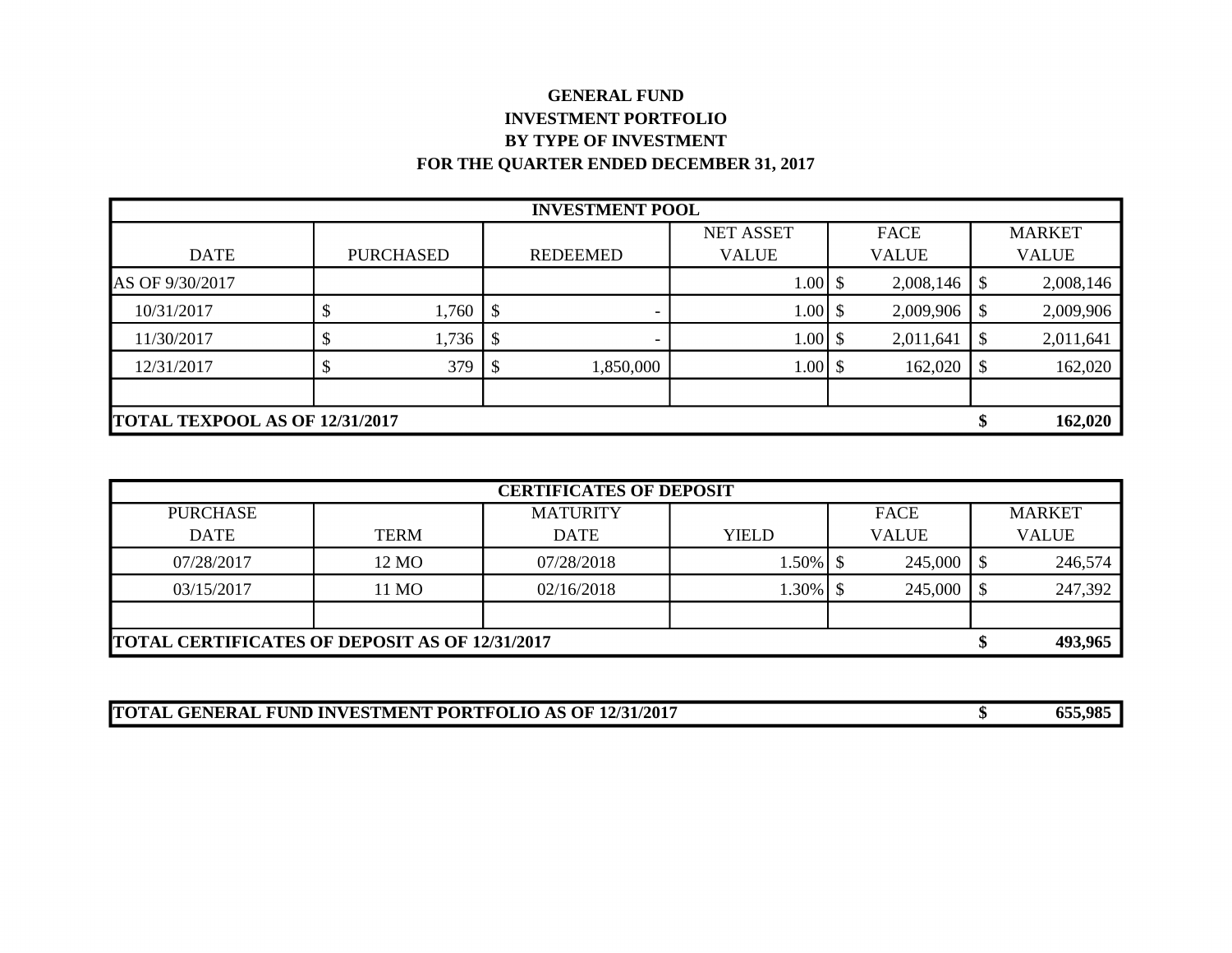## **DEBT SERVICE FUND INVESTMENT PORTFOLIO BY TYPE OF INVESTMENT FOR THE QUARTER ENDED DECEMBER 31, 2017**

| <b>INVESTMENT POOL</b>   |                                                 |                  |                           |                          |              |  |              |                           |               |
|--------------------------|-------------------------------------------------|------------------|---------------------------|--------------------------|--------------|--|--------------|---------------------------|---------------|
| <b>NET ASSET</b><br>FACE |                                                 |                  |                           |                          |              |  |              |                           | <b>MARKET</b> |
| <b>DATE</b>              |                                                 | <b>PURCHASED</b> |                           | <b>REDEEMED</b>          | <b>VALUE</b> |  | <b>VALUE</b> |                           | <b>VALUE</b>  |
| AS OF 9/30/2017          |                                                 |                  |                           |                          | $1.00$ \$    |  | 76,476       | \$                        | 76,476        |
| 10/31/2017               |                                                 | 67               |                           |                          | $1.00$ \$    |  | 76,543       | \$                        | 76,543        |
| 11/30/2017               |                                                 | 66               |                           |                          | 1.00         |  | 76,609       | -S                        | 76,609        |
| 12/31/2017               |                                                 | 144,131          | $\boldsymbol{\mathsf{S}}$ | $\overline{\phantom{0}}$ | $1.00$ \$    |  | 220,740      | $\boldsymbol{\mathsf{S}}$ | 220,740       |
|                          |                                                 |                  |                           |                          |              |  |              |                           |               |
|                          | <b>TOTAL DEBT SERVICE FUND AS OF 12/31/2017</b> |                  |                           |                          |              |  |              |                           | 220,740       |

| <b>TOTAL DEBT SERVICE FUND INVESTMENT PORTFOLIO AS OF 12/31/2017</b> | 220,740 |
|----------------------------------------------------------------------|---------|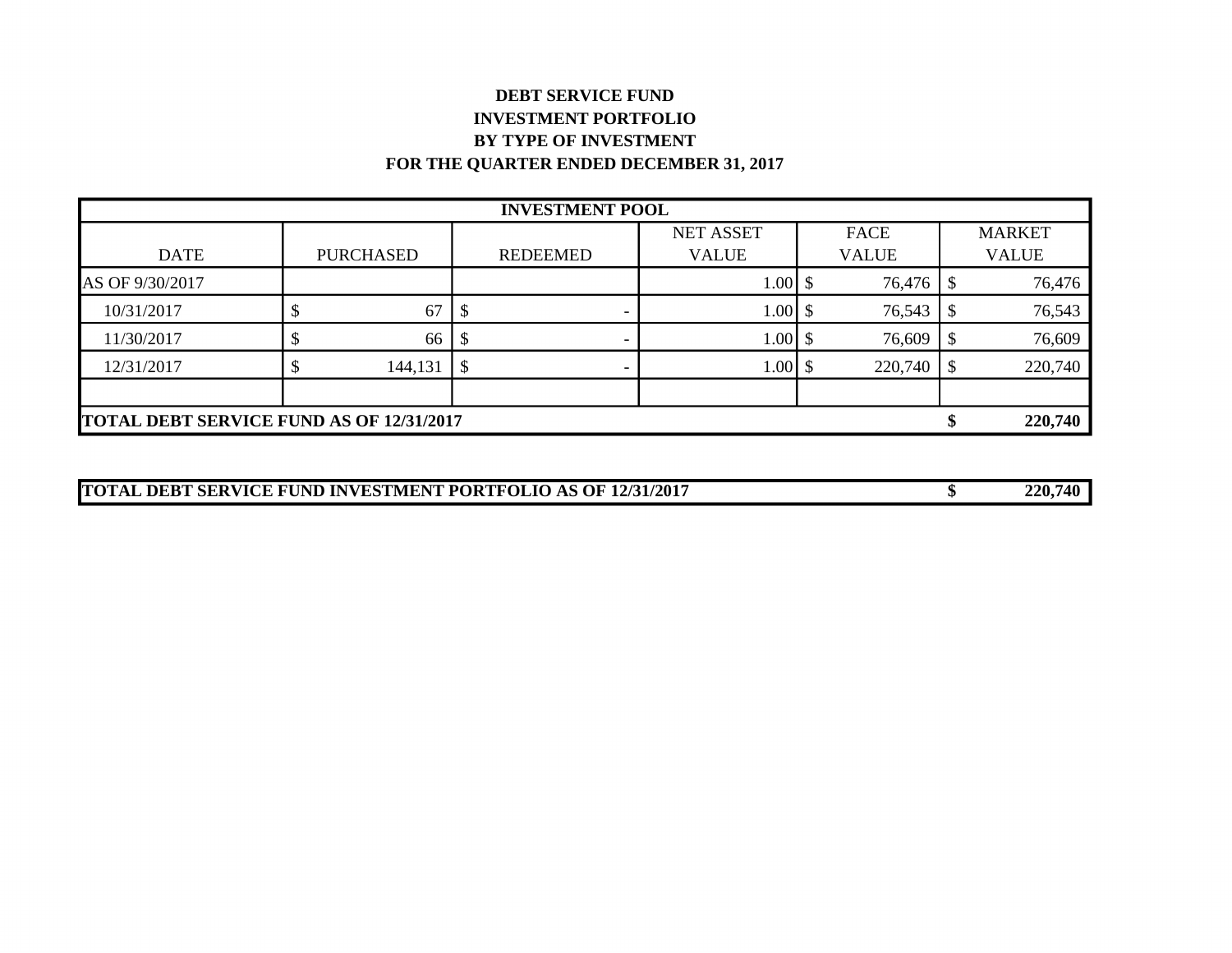## **SPECIAL REVENUE FUNDS INVESTMENT PORTFOLIO BY TYPE OF INVESTMENT FOR THE QUARTER ENDED DECEMBER 31, 2017**

| <b>INVESTMENT POOL</b>                              |  |                  |                           |                 |              |  |              |                           |               |
|-----------------------------------------------------|--|------------------|---------------------------|-----------------|--------------|--|--------------|---------------------------|---------------|
| <b>NET ASSET</b><br>FACE                            |  |                  |                           |                 |              |  |              |                           | <b>MARKET</b> |
| <b>DATE</b>                                         |  | <b>PURCHASED</b> |                           | <b>REDEEMED</b> | <b>VALUE</b> |  | <b>VALUE</b> |                           | <b>VALUE</b>  |
| AS OF 9/30/2017                                     |  |                  |                           |                 | $1.00$ \$    |  | 3,900,017    | $\boldsymbol{\mathsf{S}}$ | 3,900,017     |
| 10/31/2017                                          |  | 3,420            | $\mathcal{S}$             |                 | $1.00$ \$    |  | 3,903,437    | -S                        | 3,903,437     |
| 11/30/2017                                          |  | 3,371            |                           | 2,000           | 1.00         |  | 3,904,808    | \$                        | 3,904,808     |
| 12/31/2017                                          |  | 558,266          | $\boldsymbol{\mathsf{S}}$ | -               | $1.00$ \$    |  | 4,463,074    | $\boldsymbol{\mathsf{S}}$ | 4,463,074     |
|                                                     |  |                  |                           |                 |              |  |              |                           |               |
| <b>TOTAL SPECIAL REVENUE FUNDS AS OF 12/31/2017</b> |  |                  |                           |                 |              |  |              |                           | 4,463,074     |

| <b>TOTAL SPECIAL REVENUE FUNDS INVESTMENT PORTFOLIO AS OF 12/31/2017</b> | 4,463,074 |
|--------------------------------------------------------------------------|-----------|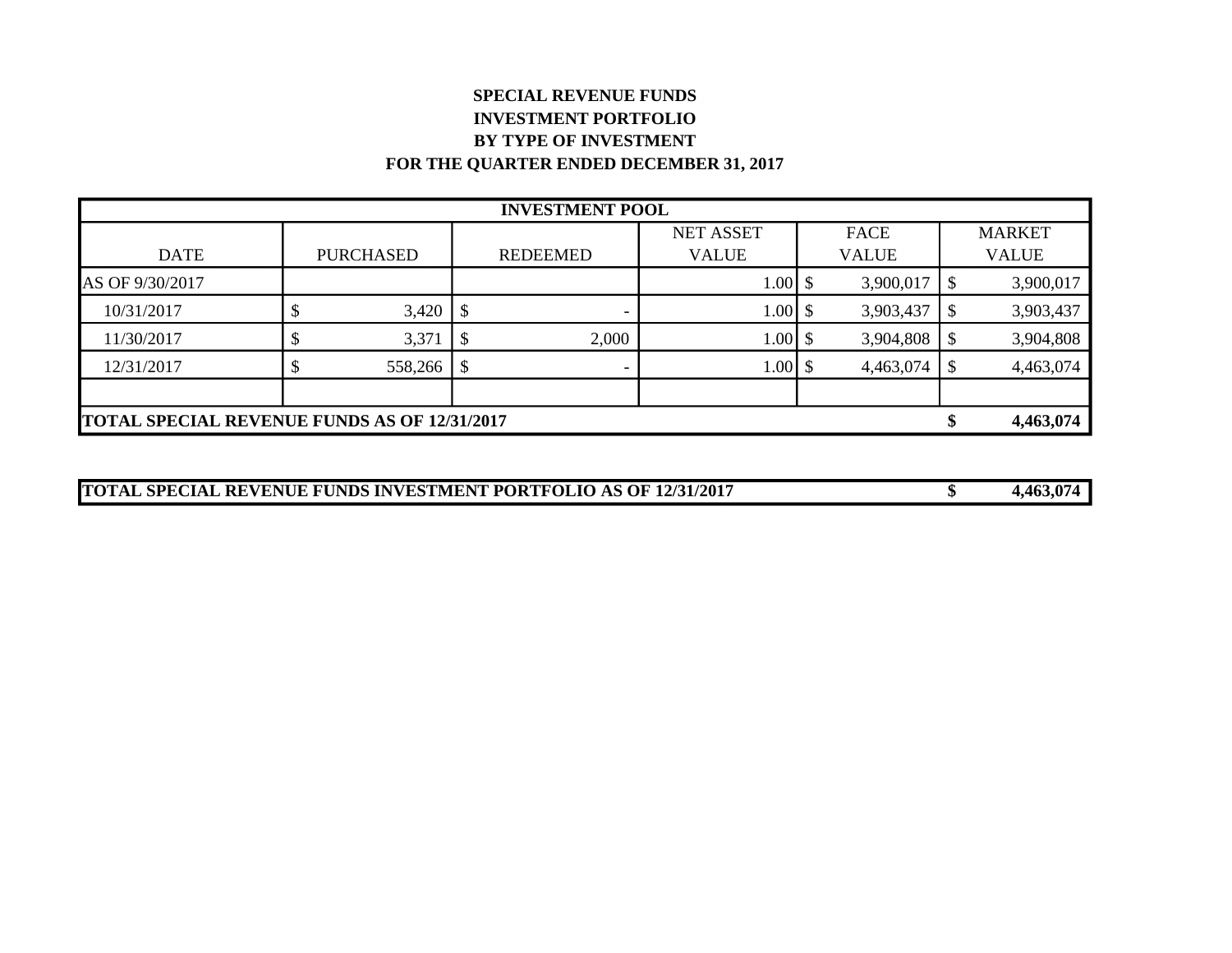## **CAPITAL PROJECTS FUNDS INVESTMENT PORTFOLIO BY TYPE OF INVESTMENT FOR THE QUARTER ENDED DECEMBER 31, 2017**

| <b>INVESTMENT POOL</b>                              |  |                  |                            |                 |              |  |              |                           |               |
|-----------------------------------------------------|--|------------------|----------------------------|-----------------|--------------|--|--------------|---------------------------|---------------|
| <b>NET ASSET</b><br>FACE                            |  |                  |                            |                 |              |  |              |                           | <b>MARKET</b> |
| <b>DATE</b>                                         |  | <b>PURCHASED</b> |                            | <b>REDEEMED</b> | <b>VALUE</b> |  | <b>VALUE</b> |                           | <b>VALUE</b>  |
| AS OF 9/30/2017                                     |  |                  |                            |                 | $1.00$ \$    |  | 22,634,721   | \$                        | 22,634,721    |
| 10/31/2017                                          |  | 19,935           | $\boldsymbol{\mathsf{\$}}$ | 550,000         | 1.00         |  | 22,104,656   | \$                        | 22,104,656    |
| 11/30/2017                                          |  | 19,087           | $\boldsymbol{\mathsf{S}}$  | 165,000         | 1.00         |  | 21,958,744   | \$                        | 21,958,744    |
| 12/31/2017                                          |  | 1,873,395        | $\boldsymbol{\mathsf{\$}}$ | 727,660         | 1.00         |  | 23, 104, 479 | $\boldsymbol{\mathsf{S}}$ | 23, 104, 479  |
|                                                     |  |                  |                            |                 |              |  |              |                           |               |
| <b>TOTAL CAPITAL PROJECTS FUND AS OF 12/31/2017</b> |  |                  |                            |                 |              |  |              | \$                        | 23, 104, 479  |

| <b>TOTAL CAPITAL PROJECTS FUND INVESTMENT PORTFOLIO AS OF 12/31/2017</b> | 23,104,479 |
|--------------------------------------------------------------------------|------------|